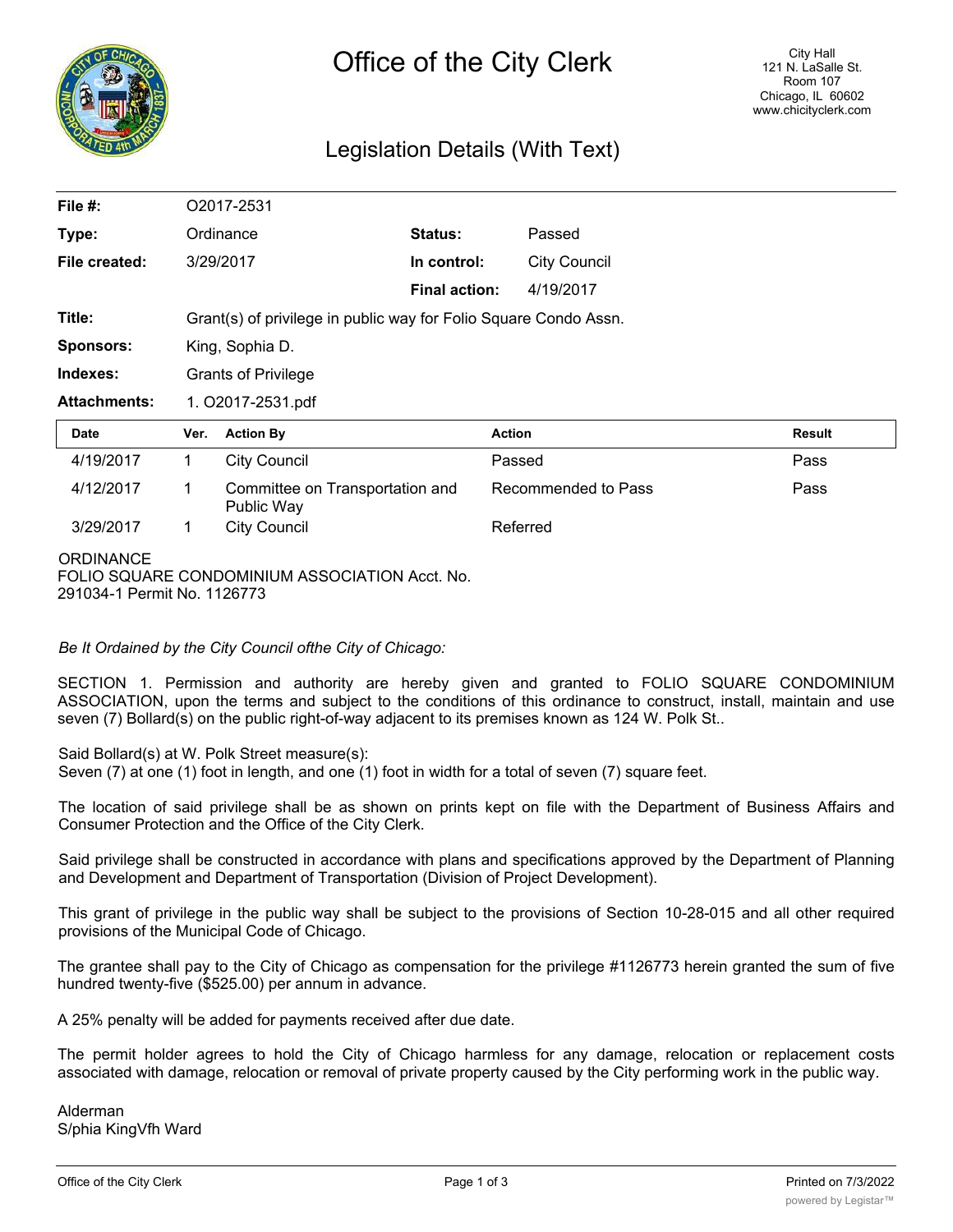## **File #:** O2017-2531, **Version:** 1

Authority herein given and granted for a period of five (5) years from ajfd afte^ Date of Passage.

Page 1

(Page 2 of 6)

Department of Business Affairs and Consumer Protection Small Business Center - Public Way Use Unit City Mall - 121 N. LaSalle Street, Room 800 • Chicago, IL 60602 312-74-GOB1Z/3I2-744-6249 • (.312) 744-1944 (TTY) littp://www.citvol'chicago.org/hacp <http://www.citvol'chicago.org/hacp>

**03/29/2017**

Alderman Sophia King Ward # 04 City of Chicago City Hall, Room 305 121 North LaSalle Street Chicago, Illinois 60602

**Re: An ordinance to use and maintain a portion of the public right-of-way for seven (7) bollard(s) for FOLIO SQUARE CONDOMINIUM ASSOCIATION, adjacent to the premises known as 124 W. Polk St..**